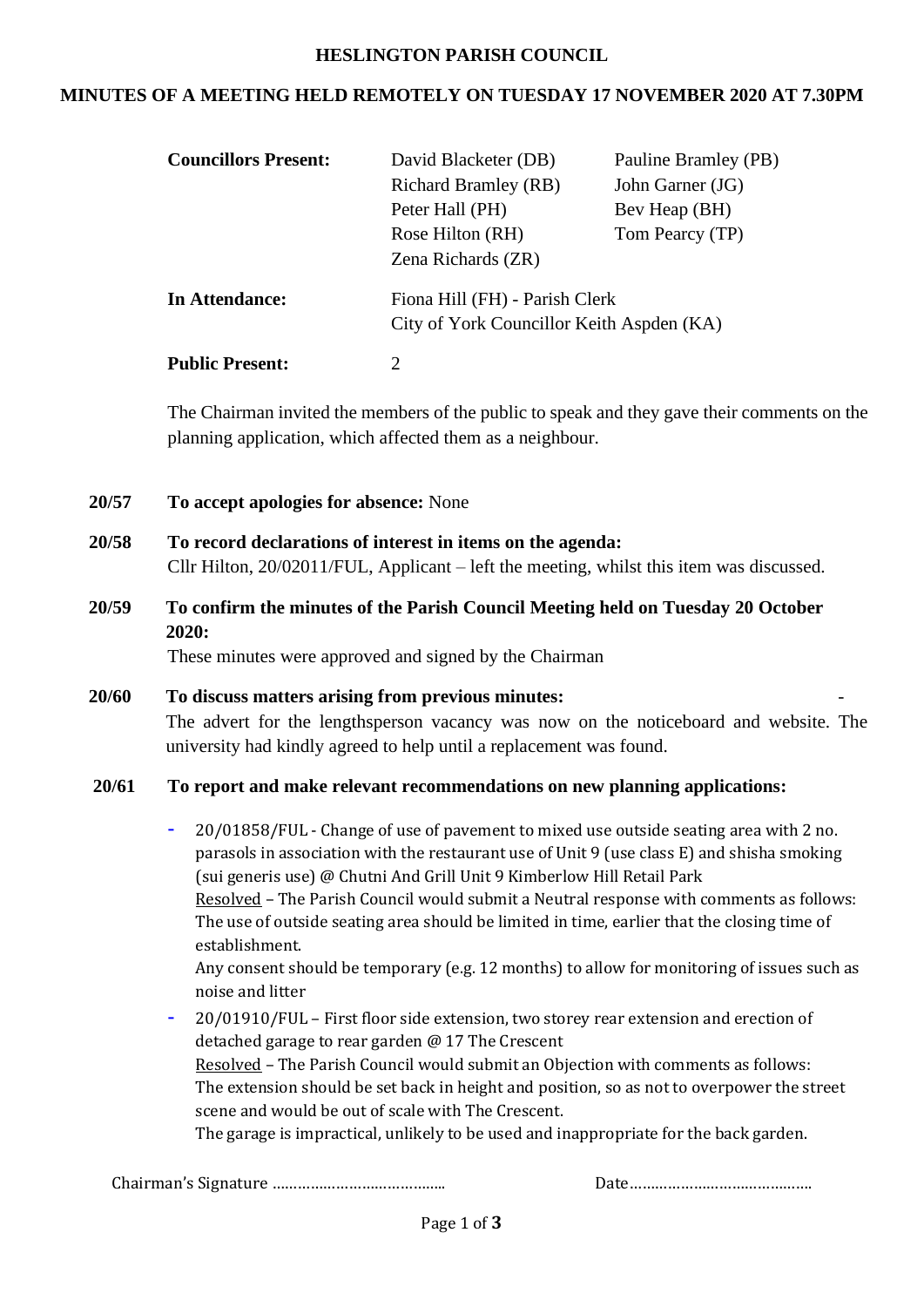- 20/01988/TCA Crown reduce Gleditsia tree by 25% tree works in a Conservation Area @ Evenwood 5 Hall Park Resolved – The Parish Council would submit a Neutral response with comments as follows: Any works should be done in consultation with the City of York Tree/Consultation Officer
- 20/02011/FUL Replacement doors and windows throughout, amendments to window openings to first floor rear @ Sycamore Barn Langwith Stray Resolved – The Parish Council would support this application, with No Comments.

### **20/62 To note planning decisions by City of York Council:**

- 20/00378/LBC Disassembly of existing structures (Vinery, Orangery, Peach House, and North Glasshouses) and reassemble/replacement with new fabric. Replacement of glazing and repairs to the Carnation House. Replacement of columns and arch reveals, and alterations to the Old Porch @ Walled Garden Heslington Lane – Approved
- 20/01706/FUL Variation of condition 2 (approved plans) of permitted application 20/00737/FUL to increase the height of the building by 350mm and to raise internal finished floor levels @ Proposed Research Centre Lakeside Way – Approved
- 20/01856/TCA Fell Beech tree in a Conservation Area @ University Of York Heslington Hall – Consented

### **20/63 To note matters raised with/by Yorkshire Local Council Association:** Info emails circulated to Cllrs

### **20/64 To discuss financial matters with Responsible Financial Officer:**

- To note bookkeeping report to date for year ending 31 March 2021 FH would circulate the spreadsheet when this months bank statement was received - Budget 2021/2022

Cllr Blacketer had drafted the figures for Cllr to consider before the next meeting - To adopt/re-adopt policies as follows – WIP

- Financial Management – Internal Controls, Property/Asset Checks, Internal/External Audits NTR

- To approve payments as follows:

| Jack Barber Ltd | Website Hosting     | £95.00  | 001872 |
|-----------------|---------------------|---------|--------|
| R Nicholson     | Memorial Bench base | £100.00 | 001873 |

#### **20/65 To receive reports from representative of outside bodies as follows:**

Ward Councillor

95% of the grant funding had been received for the cycling schemes, so an extra-ordinary meeting would be arranged, for Cllrs to receive further information from CYC regarding proposed scheme

- North Yorkshire Police NTR
- Heslington East Community Form NTR
- Good Neighbours Forum Awaiting next meeting date
- Ouse and Derwent Drainage Board NTR
- Sportsfield Cllr Pearcy reported that lockdown has had a negative effect on finance
- York Environment Form Cllr Hilton gave a summary of the meeting last week
- Alms House NTR

Chairman's Signature ………………………………….. Date…………………………………….